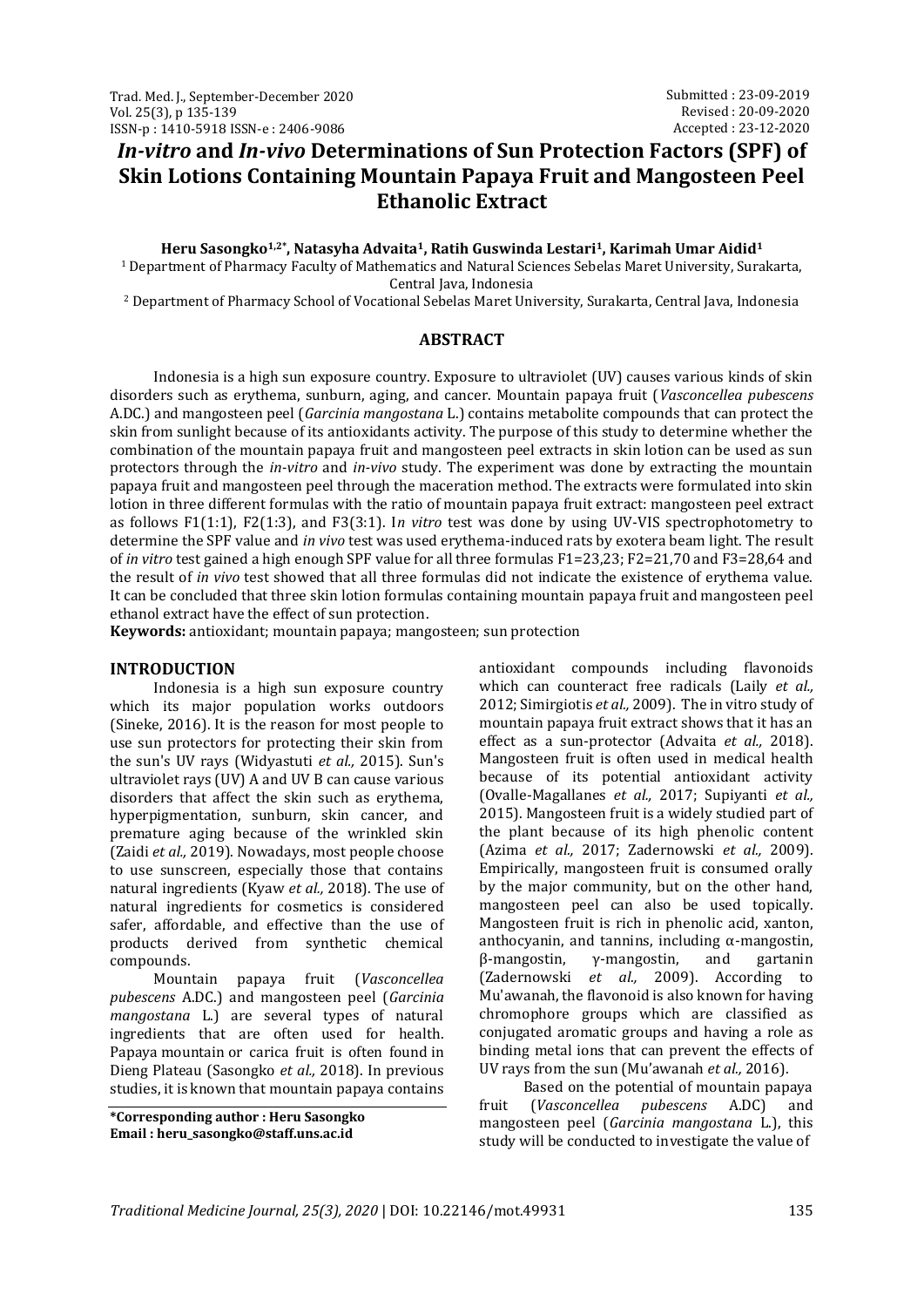#### *Heru Sasongko*

| Ingredients        | Formula 1 (%) | Formula 2 (%) | Formula 3 (%) |
|--------------------|---------------|---------------|---------------|
| EEBK               | 10            |               | 15            |
| <b>EEKM</b>        | 10            | 15            | 5             |
| Stearic acid       | 2.5           | 2.5           | 2.5           |
| Carageenan         |               |               |               |
| Liquid parafin     |               |               |               |
| Gliseryn           |               |               |               |
| TEA                |               |               |               |
| Benzoic acid       | 0.2           | 0.2           | 0.2           |
| Chocholate essense | 0.5           | 0.5           | 0.5           |
| Aquades            | Ad 100        | Ad 100        | Ad 100        |

Table I. Skin lotion formula of papaya mountain fruit ethanol extract (EEPM) and mangosteen peel ethanol extract (EEMP)

sun protection factor (SPF) of skin lotions containing papaya mountain fruit and mangosteen peel extract through *in vitro* and *in vivo* study. The results obtained are expected to be used for information on the development of cosmetic products.

# **METHODOLOGY**

#### **Materials and Tools**

Papaya mountain fruit (*Vasconcellea pubescens* A.DC.) taken from Dieng District, Wonosobo Regency, Central Java, and mangosteen peel (*Garcinia mangostana* Linn) from Surakarta, Central Java. Stearic acid, carrageenan, liquid paraffin, TEA, glycerin, benzoic acid, chocolate essences, 70% technical ethanol, and distilled water obtained from Pharmacy Faculty of FMIPA Sebelas Maret University. White male Wistar rats (Sprague Dawley) were used for *in vivo* test which purchased from the "White Mouse" Surakarta weighing 150-200 grams and aged 2-3 months. The equipment used was UV-Vis spectrophotometer (Genesys®), analytic scales (Precisa®), oven (Memmert®), homogenizer (IKA®), horizontal rotary evaporator, UV lamp (Exotera®), and other glass equipment.

#### **Extraction of papaya mountain fruit and mangosteen peel**

Ten kilos of each papaya mountain fruit (*Vasconcellea pubescens* A.DC.) and mangosteen peel (*Garcinia mangostana* Linn) were cleaned and cut into small pieces. The sample was dried using an oven at temperature 50°C. Papaya mountain fruit and mangosteen peel were extracted by 70% ethanol solvents through the maceration process at room temperature (25 $\textdegree$ C). Stired it up for 15 minutes using a stirring rod. Maceration was

carried out for 3x24 hours and evaporated using a rotary evaporator to obtain viscous extract (Sasongko and Sugiyarto, 2018).

## **Formulation of Skin Lotion**

The lotion contains the combination of mountain papaya fruit ethanol extract (EEPM) and mangosteen peel ethanol extract (EEMP) was made into 3 different formulas ratio of extract concentrations as follows 50%: 50%, 25%: 75%, and 75%: 25% as shown in Table I. Stearic acid and liquid paraffin as the oil phase were put into Erlenmeyer. The samples EEPM and EEMP, glycerin, TEA, carrageenan solution, and residual water were dissolved in water and mixed into the water phase. The oil phase and water phase were heated and stirred at  $50^{\circ}$ C for  $\pm$  10-15 minutes until separated homogeneously. The stirring process was carried out until both preparations were homogeneous and reached 40°C temperature. Next, benzoic acid and chocolate essences were added and stirred until homogeneous.

## *In Vitro* **Test (SPF value)**

Determination of the sunscreen effectiveness was carried out using UV-Vis spectrophotometer instrument. The lotion was diluted 4000 ppm for each formula. Each formula was read at wavelengths of 290-320 nm with a distance interval of 5 nm. Aquades were used as blanks, then the absorbance value was used to calculate the SPF value (Wulandari, 2017). Calculation of SPF values is done using the following formula:

 $SPF = CF \times \sum_{290}^{320} EE \, (\lambda) \times I(\lambda) \times \text{absorbansi} (\lambda)$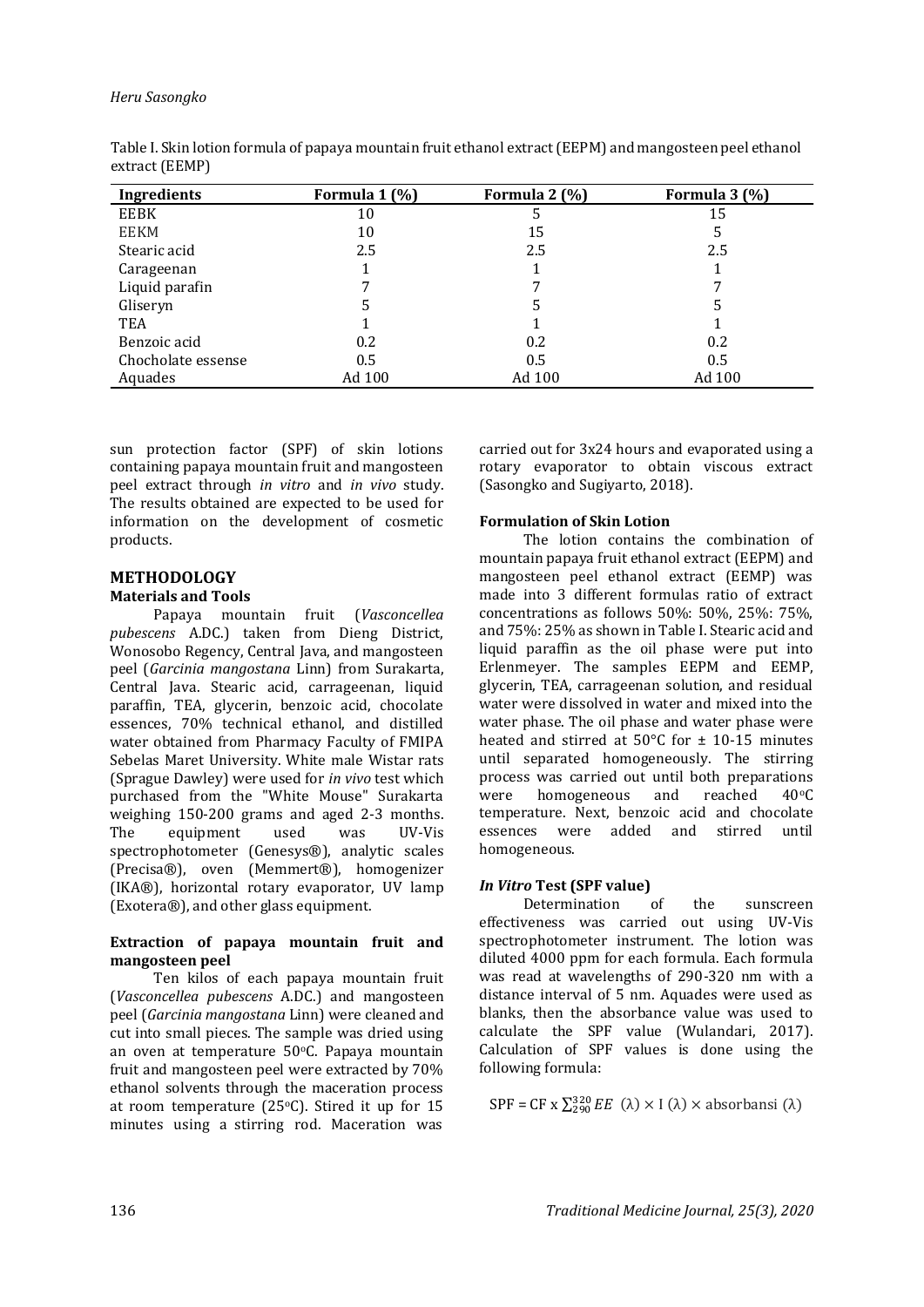









Figure 1. Erythema on rats' back skin (a) Positive control (Parasol SPF 33); (b) Negative control (base lotion); (c) Lotion EEPM-EEMP 1:1; (d) Lotion EEPM-EEMP 1:3 and (e) Lotion EEPM-EEMP 3:1

 $CF = Correlation factor (10); EE = Reduction of$ erythema; I = Solar ray simulation spectrum; Abs = Readable absorbance value

#### *In Vivo* **Test**

The *in vivo* test was carried out by observing the effects of erythema in animals test. All procedures for handling these animals test received approval from the Sebelas Maret University ethics committee number 525/IV/HREC/2018. All rats were shaved 4x4 cm long, then applied lotion formula on the back surface rats. The sample test was left in contact for 1 hour then radiated by UV B Exoterra for 1x24 hours (Shovyana and Zulkarnain, 2015). Animal tests were divided into 5 groups (positive control, negative control, and three treatment groups), each group consisted of 4 rats. Parasol SPF 33 used positive controls and basic lotions used negative controls.

# **RESULT AND DISCUSSION**

The effectiveness of skin lotion was determined by *in vitro* test using the UV spectrophotometry method which produced absorbance values. The absorbance value shows the value of the rays protection factor (SPF) after

entered into the calculation formula. The SPF value is a value that shows the ratio of the minimum amount of UV energy needed to cause erythema of the skin (Minimal Erythema Dose / MED) after being smeared with sunscreen. MED is the amount of UV radiation needed forming the erythema which can be measured by a UV spectrophotometer (Mitsui, 1997). The results of the *in vitro* SPF test values are shown in Table II.

Sunscreen or similar cosmetics used on the face and neck should have a minimum SPF value of 15 (Wasitaatmadja, 1997). If a sample is known to have SPF value <2 indicates that the sample is not a sunscreen. SPF value 2 - 11 shows that sunscreen has minimal protection. SPF value 12-30 shows moderate protection of sunscreen, and SPF values greater than 30 shows high protection against UV radiation (Mitsui, 1997; Mu'awanah *et al.,* 2016). *In vitro* test in Table II shows that formula 1, formula 2, and formula 3 had moderate protection against UV radiation. Formula 3 contains 15% papaya mountain fruit and 5% mangosteen peel extract which has the highest SPF value of  $28.64 \pm 0.025$ .

*In vivo* test of skin lotion containing the combination of mountain papaya fruit ethanol extract (EEPM) and mangosteen peel ethanol extract (EEMP) was done for testing the potential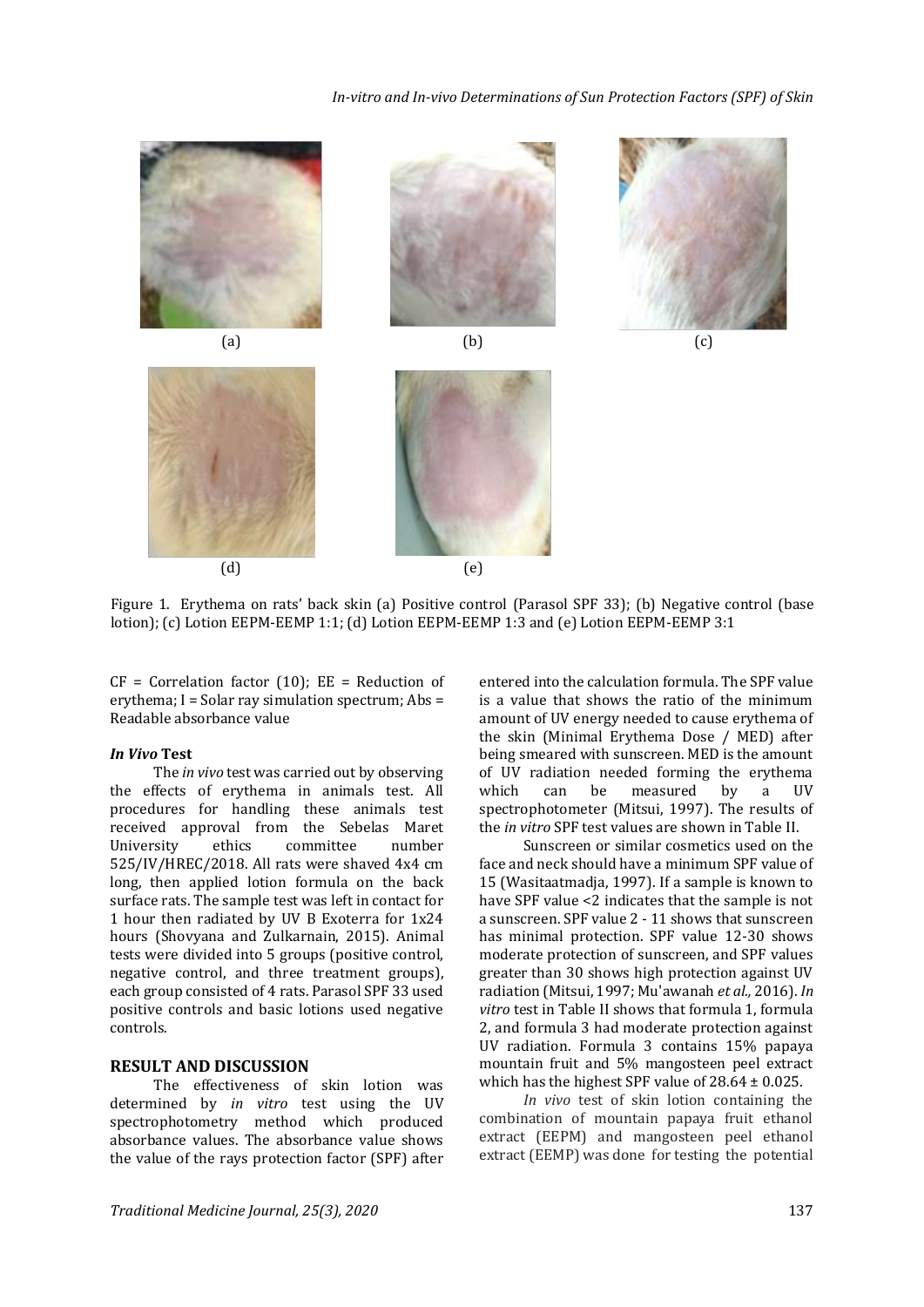#### *Heru Sasongko*

| Group                        |       | <b>Replication of SPF Test</b> |       | <b>Average of SPF</b> | <b>Protection</b> |
|------------------------------|-------|--------------------------------|-------|-----------------------|-------------------|
|                              |       |                                | 3     |                       | Category          |
| Skin lotion base             | 8,75  | 8.75                           | 8,75  | $8,75 \pm 0,00$       | Minimal           |
| Formula 1<br>(EEPM-EEMP 1:1) | 23,19 | 23,22                          | 23,27 | $23,227 \pm 0,04$     | Medium            |
| Formula 2<br>(EEPM-EEMP 1:3) | 21.69 | 21,78                          | 21.67 | $21,7 \pm 0,075$      | Medium            |
| Formula 3<br>(EEPM-EEMP 3:1) | 28,62 | 28,64                          | 28,67 | $28,643 \pm 0,025$    | Medium            |

Table II. SPF Value and The Ability of Skin Lotion Protection

of skin lotion formulas as sun protection by comparing formulas with positive controls (Parasol SPF 33) and negative controls (base lotion). The parameters used were the extent of erythema produced after radiation, then plotted in erythema scores. The results of the test can be seen in Figure 1. The results showed that skin containing a combination of mountain papaya fruit and mangosteen peel extract in formulas 1, 2, and 3 had a protective effect on sunlight UV radiation. All formulas had a score of 0 erythema as well as positive controls, while negative controls still showed erythema scores. The negative control showed a large area of erythema and high erythema score. This showed that formula skin lotion has a protective effect against UV radiation.

Irradiation of UV rays on the skin increases collagenase activity and contributes to the formation of wrinkles through degradation of collagen in the extracellular matrix of the skin (Fisher *et al.,* 2002). Phenolic content, especially flavonoids found in mountain papaya fruit and mangosteen peel has an antioxidant effect because it has a chromophore group that can absorb UV A and UV B rays thereby reducing its intensity on the skin (Svobodová *et al.,* 2003). The α-mangostin compounds found in mangosteen inhibit the formation of skin wrinkles which are characterized by the erythema formation due to UV B induction (Im *et al.,* 2017).

## **CONCLUSION**

Skin lotion containing the combination of papaya mountain fruit and mangosteen peel ethanol extract has an effect as a sun protector. In vitro tests carried out with UV-VIS spectrophotometry produced SPF values for F1 = 23.23; F2 = 21.70 and F3 = 28.64. The results of the in vivo test showed that the three formulas did not cause erythema values.

# **ACKNOWLEDGEMENT**

Great appreciation and acknowledgment to Kementerian Riset Teknologi dan Pendidikan Tinggi for funding and Sebelas Maret University for supporting this research.

# **REFERENCES**

- Advaita, N., Lestari, R.G., Aidid, K.U. & Sasongko, H., 2018, 'In vitro evaluation of sun protection factor of *Vasconcellea pubescens* fruit extract', *International Conference On Pharmaceutical Research And Practice*, *Proceedings,* Indonesia Islamic University Jogjakarta, December 15, 2018.
- Fisher, G.J., Kang, S., Varani, J., Bata-Csorgo, Z., Wan, Y., Datta, S. &Voorhees, J.J., 2002, 'Mechanisms of Photoaging and Chronological Skin Aging', *Arch. Dermatol.* 138, 1462–1470.
- Im, A.-R., Im, A.-R., Kim, Y.-M., Kim, Y.-M., Chin, Y.- W., Chin, Y.-W., Chae, S. & Chae, S., 2017, 'Protective effects of compounds from *Garcinia mangostana* L. (mangosteen) against UVB damage in HaCaT cells and hairless mice', *Int. J. Mol. Med*. 40, 1941– 1949.
- Kyaw, M.S., Aye, M.M., Grinnell, M. & Rabach, M., 2018, 'Traditional and ethnobotanical dermatology practices in Myanmar', *Clin. Dermatol. Complementary Dermatology* 36, 320–324.
- Laily, A.N., Suranto, S. & Sugiyarto, S., 2012, 'Characterization of *Carica pubescens* in Dieng Plateau, Central Java based on morphological characters, antioxidant capacity, and protein banding pattern', *Nusant. Biosci*. 4.

Mitsui, T., 1997, *New Cosmetic Science*, Elsevier.

Mu'awanah, I.A.U., Setiaji, B. & Syoufian, A., 2016, 'Pengaruh Konsentrasi Virgin Coconut Oil